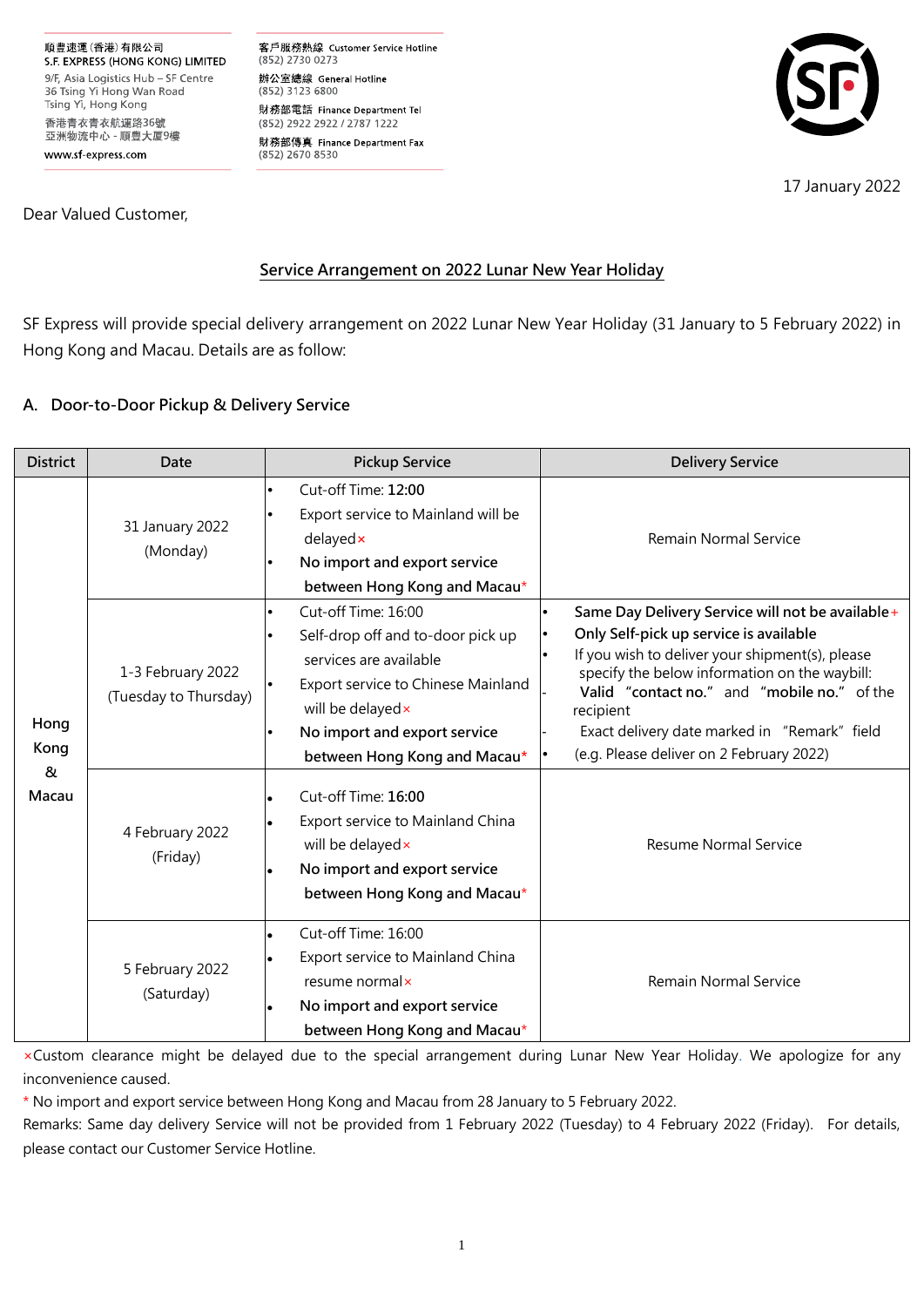客戶服務熱線 Customer Service Hotline (852) 2730 0273 辦公室總線 General Hotline (852) 3123 6800 財務部電話 Finance Department Tel (852) 2922 2922 / 2787 1222 財務部傳真 Finance Department Fax (852) 2670 8530



#### **A1. Chinese New Year Service Surcharge**

In order to continue providing stable service quality, from 1 February 2022 (Tuesday) to 3 February 2022 (Thursday), the Chinese New Year Service Surcharge will be applied to shipments collected in specific regions. Details are as follow,

| <b>Sender District</b> | <b>Hong Kong Region</b>                                 | <b>Macau Region</b>                                              |  |
|------------------------|---------------------------------------------------------|------------------------------------------------------------------|--|
| <b>Destination</b>     |                                                         | Mainland China, Hong Kong Region, Macau Region and Taiwan Region |  |
| <b>Date</b>            | 1 February 2022 (Tuesday) to 3 February 2022 (Thursday) |                                                                  |  |
| <b>Service Charge</b>  | MOP 15/ shipment<br>HKD15 / shipment                    |                                                                  |  |
| <b>Customer Types</b>  | All customers                                           |                                                                  |  |

#### Remarks:

- 1. The Chinese New Year Service Surcharge is based on each shipment;
- 2. The freight and the Chinese New Year Service Surcharge must share the same payment method
- 3. If payment is made from a non-originating place, the charge shall be based on the originating place's charging standard and the actual payment amount shall be calculated according to the exchange rate of the place of payment.
- 4. For the Chinese New Year Service Surcharge of shipment from Mainland China, the website of Mainland China shall be prevail.
- 5. From 1 January 2022, Peak-Resource Surcharges are applied on shipments from Taiwan Region to Mainland China, Hong Kong and Macau Region, therefore no Chinese New Year Service Surcharge will be charged on shipments from Taiwan region during the Chinese New Year.
- 6. All charges will resume normal from 4 February 2022 (no Chinese New Year Service Surcharge will be charged).

#### **B. Pickup Service & Delivery Service at SF Service Network**

During the holiday, pickup and drop-off services are available. Details are as follow:

# **1. SF Business Station**

- **All SF Business Station will provide service on 31 January 2022 (Monday),** Business Hours: **09:00-18:00**; Cut-off Time: **12:30.**
- Below SF Business Station will provide service on **1 February 2022 (Tuesday) to 3 February 2022 (Thursday)**. Business Hours: **09:00-18:00**; Cut-off Time: **16:00**.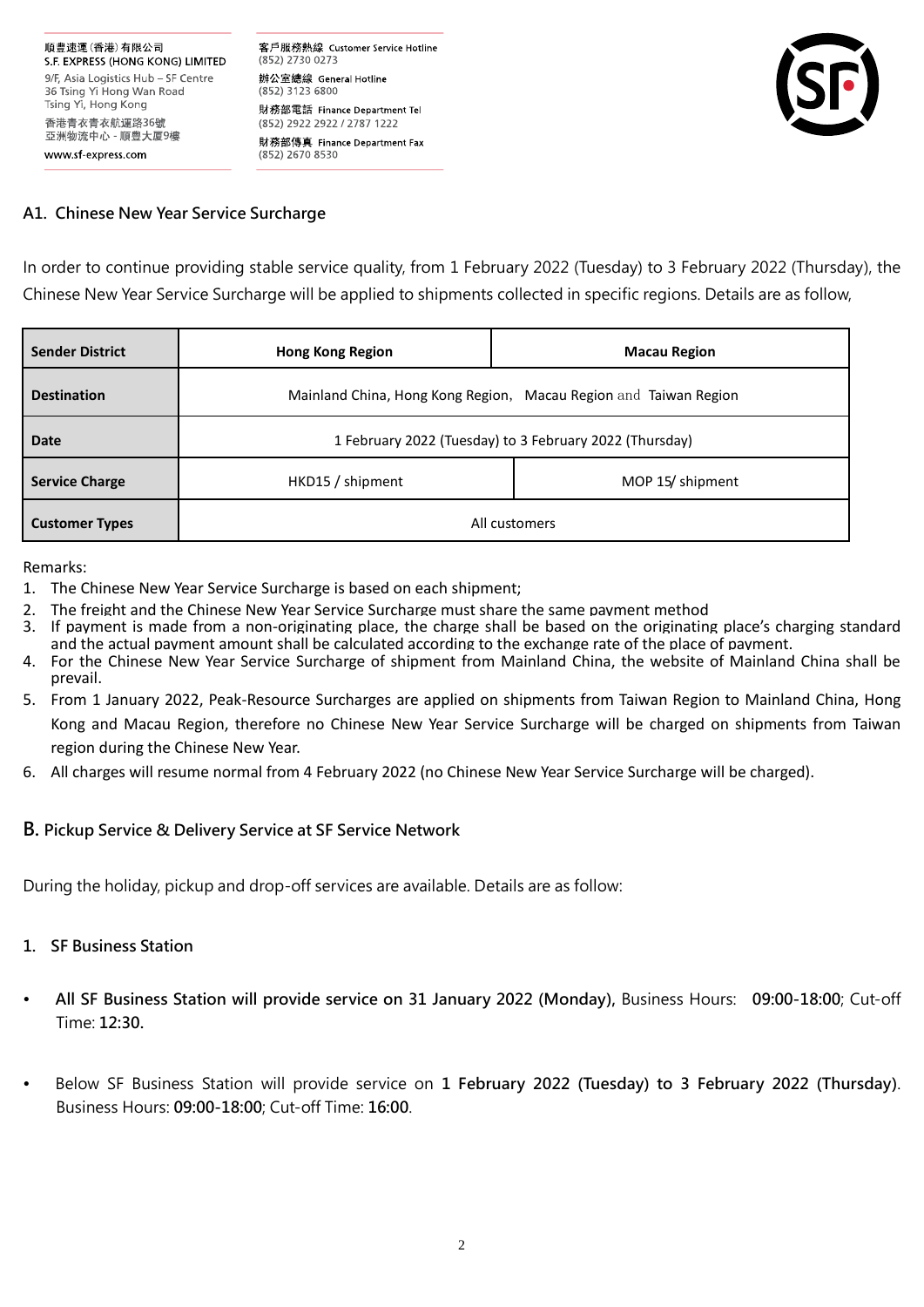## 順豐速運(香港)有限公司

S.F. EXPRESS (HONG KONG) LIMITED 9/F, Asia Logistics Hub - SF Centre 36 Tsing Yi Hong Wan Road<br>Tsing Yi Hong Wan Road<br>Tsing Yi, Hong Kong 香港青衣青衣航運路36號<br>亞洲物流中心 - 順豐大厦9樓

www sf-express.com

客戶服務熱線 Customer Service Hotline  $(852)$  2730 0273 辦公室總線 General Hotline<br>(852) 3123 6800 財務部電話 Finance Department Tel (852) 2922 2922 / 2787 1222 財務部傳真 Finance Department Fax<br>(852) 2670 8530



| <b>Hong Kong</b><br>Code |        | Address                                                                                                                                                 |  |  |
|--------------------------|--------|---------------------------------------------------------------------------------------------------------------------------------------------------------|--|--|
| Tai Po                   | 852AA  | G/F, North Wing ,1 & 3 Tung Mau Square, Tai Po, Tai Po District, New Territories, Hong Kong                                                             |  |  |
| Mong Kok                 | 852BD  | No. AB1, G/F, Fook Hong Mansion No. 17 & 19 Fuk Tsun Street, Mong Kok, Yau Tsim Mong District, Kowloon,<br>Hong Kong                                    |  |  |
| Kwun Tong                | 852CH  | G/F, Career and Kenson Industrial Mansion, No. 58 Hung To Road, Kwun Tong, Kwun Tong District, Kowloon,<br>Hong Kong                                    |  |  |
| Kwun Tong                | 852CAB | Workshop No. 1, G/F, Hung To Industrial Building, No. 80 Hung To Road, Kwun Tong, Kwun Tong District,<br>Kowloon, Hong Kong                             |  |  |
| Lai Chi Kok              | 852D   | Unit A, G/F, Shun Cheung Industrial Building, No. 24 & 26 Wing Hong Street, Lai Chi Kok, Sham Shui Po District,<br>Kowloon, Hong Kong                   |  |  |
| Tsim Sha Tsui            | 852E   | Unit A, B & C,G/F, Eu Yan Sang Tower, Nos. 11-15 Chatham Road South, Tsim Sha Tsui, Yau Tsim Mong<br>District, Kowloon · Hong Kong                      |  |  |
| Kowloon City             | 852K   | Room A2, G/F, Phase 2, Hang Fung Industrial Building, 2G Hok Yuen Street, Hung Hom, Kowloon City District,<br>Kowloon, Hong Kong                        |  |  |
| Fo Tan                   | 852FE  | Unit E, G/F, Yue Cheung Centre, No. 1-3 Wong Chuk Yeung Street, Fo Tan, Sha Tin District, New Territories,<br>Hong Kong                                 |  |  |
| Tsuen Wan                | 852G   | Room 7& 8B, G/F, Thriving Industrial Centre, No. 26-38 Sha Tsui Road, Tsuen Wan, Tsuen Wan District, New<br>Territories, Hong Kong                      |  |  |
| <b>Tsing Yi</b>          | 852GH  | Workshop Nos. 3-5, G/F, Block C, Tsing Yi Industrial Centre Phase 2, Cheung Fai Road, Tsing Yi, Kwai Tsing<br>District, New Territories, Hong Kong      |  |  |
| Kowloon Bay              | 852H   | G/F, Block B, Tonic Industrial Centre, No. 19 Lam Hing Street, Kowloon Bay, Kwun Tong District, Kowloon, Hong<br>Kong                                   |  |  |
| San Po Kong              | 852J   | G/F, Fuk Wo Industrial Building, No. 5 Sheung Hei Street, San Po Kong, Wong Tai Sin District, Kowloon, Hong<br>Kong                                     |  |  |
| Kwai Chung               | 852L   | Workshop C, G/F, Ching Cheong Industrial Building, No. 1-7 Kwai Cheong Road, Kwai Chung, Kwai Tsing<br>District, New Territories, Hong Kong             |  |  |
| Sheung Wan               | 852M   | Shop A, G/F, Man Lok Building, No. 91 Bonham Strand & No. 117 Wing Lok Street, Sheung Wan, Central and<br>Western District, Hong Kong Island, Hong Kong |  |  |
| Chai Wan                 | 852PB  | Workshop B, G/F, Yiko Industrial Building, No. 10 Ka Yip Street, Chai Wan, Eastern District, Hong Kong Island,<br>Hong Kong                             |  |  |
| Wan Chai                 | 852T   | Shop A & B, G/F, Man Shek Building, No. 404-406 Jaffe Road, Wan Chai, Wan Chai District, Hong Kong Island,<br>Hong Kong                                 |  |  |
| Tuen Mun                 | 852UAB | Unit A, G/F, Tins' Centre Block I, 3 Hung Cheung Road, Tuen Mun, Tuen Mun District, New Territories, Hong<br>Kong                                       |  |  |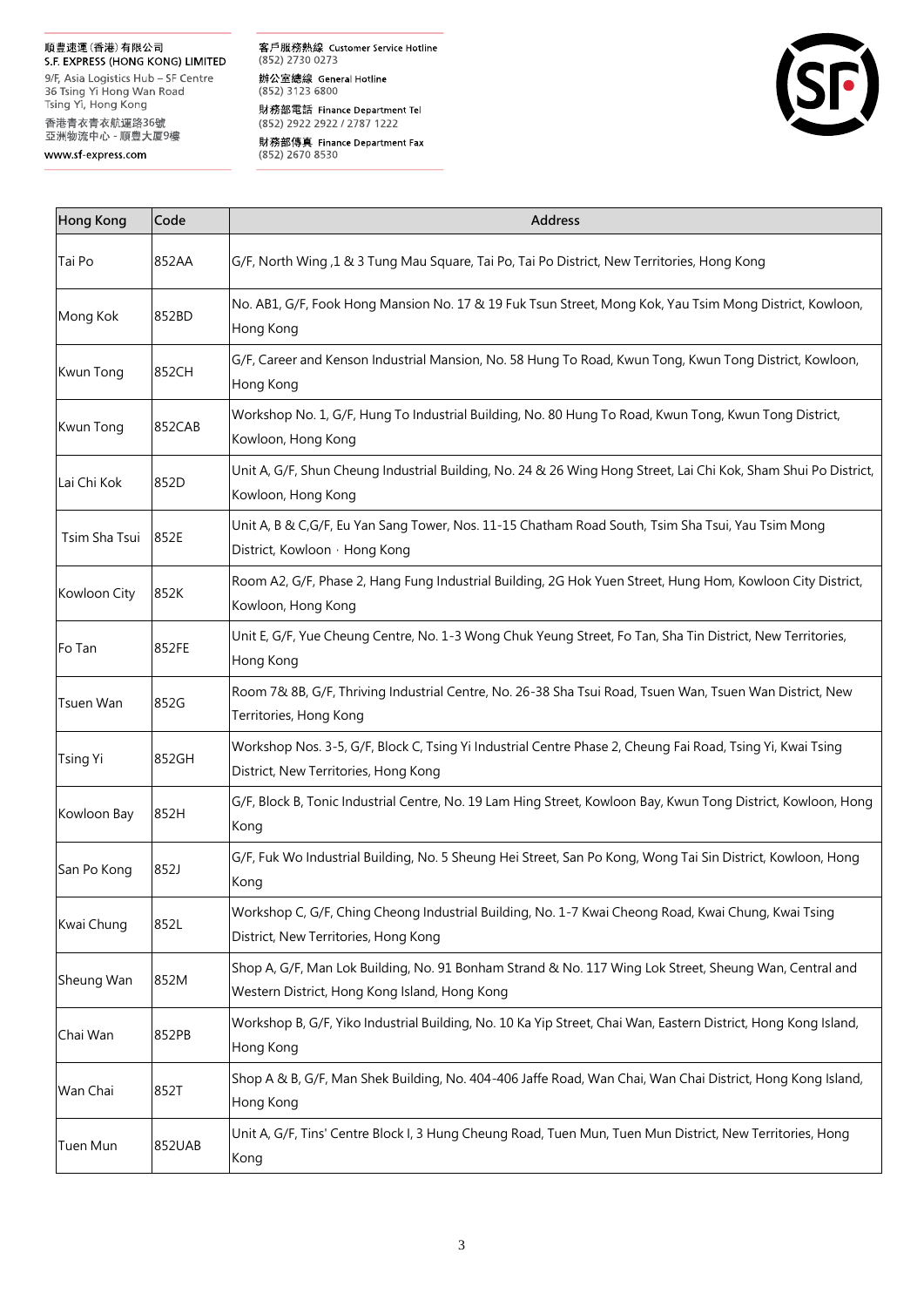| 順豐速運(香港)有限公司<br>S F EXPRESS (HONG KONG) LIMITED                                                                            |                    |             | 客戶服務熱線 Customer Service Hotline<br>(852) 2730 0273                                                                           |  |  |
|----------------------------------------------------------------------------------------------------------------------------|--------------------|-------------|------------------------------------------------------------------------------------------------------------------------------|--|--|
| 9/F, Asia Logistics Hub - SF Centre<br>36 Tsing Yi Hong Wan Road<br>Tsing Yi, Hong Kong<br>香港青衣青衣航運路36號<br>亞洲物流中心 - 順豐大厦9樓 |                    |             | 辦公室總線 General Hotline<br>(852) 3123 6800                                                                                     |  |  |
|                                                                                                                            |                    |             | 財務部電話 Finance Department Tel<br>(852) 2922 2922 / 2787 1222                                                                  |  |  |
|                                                                                                                            | www sf express com |             | 財務部傳真 Finance Department Fax<br>(852) 2670 8530                                                                              |  |  |
|                                                                                                                            | Tuen Mun           | 852U        | Unit F, G/F, Hoi Cheung Industrial Building, No. 4 Ho Tin Street, Tuen Mun, Tuen Mun District, New Territories,<br>Hong Kong |  |  |
|                                                                                                                            | Macau              | <b>Code</b> | <b>Address</b>                                                                                                               |  |  |
|                                                                                                                            | Rua Cinco          |             |                                                                                                                              |  |  |
|                                                                                                                            | Bairro Da Areia I  | 853A        | G/F, 3B Veng Fung Industrial Building, Rua Cinco Bairro Da Areia Preta, Macau                                                |  |  |
|                                                                                                                            | Preta              |             |                                                                                                                              |  |  |

Below SF Business Station will **maintain normal service during the Lunar New Year holiday**

| Hong Kong    | Code  | <b>Address</b>                                                                    |
|--------------|-------|-----------------------------------------------------------------------------------|
| Chek Lap Kok | 852OB | Counter 1 & 2, Zone J, T1 L7 check-in hall at the Hong Kong International Airport |
|              |       | (Pick-up service is not available)                                                |

 **All SF Business Station in Hong Kong and Macau resume normal service on 4 February 2022 (Friday).** Business Hours: **09:00-18:00**; Cut-off Time: **16:00**.

Please [click here](https://htm.sf-express.com/hk/en/dynamic_function/S.F.Network/SF_business_station_address/) for the details of SF Business Station.

## **2. SF Stores**

- All SF Stores will maintain service on **31 January 2022 (Monday)** and close early at 18:00, shipment sent on this day will take extra 1 day to transit**. Export service to Mainland China will not be provided.**
- Below SF Stores **will provide service on 1 February 2022 (Tuesday) to 3 February 2022 (Thursday)**. Please contact our Customer Service Hotline **one day in advance (before 12:00)** for arrangement to collect your shipment(s) at the mentioned SF Self-Operated Network Points. If you wish to collect your shipment(s) in **different district**, it will take extra day to transit.

| Code    | <b>Address</b>                                                                                                      | 1 to 3 February 2022<br>(Tuesday to Thursday) |
|---------|---------------------------------------------------------------------------------------------------------------------|-----------------------------------------------|
| 852FCL  | Shop A5, G/F, Fortune Plaza, 4 On Chee Road, Tai Po, Tai Po District, New Territories, Hong Kong                    |                                               |
| 852NDL  | G/F, 4 Fu Hing Street, Sheung Shui, North District, New Territories, Hong Kong                                      | 12:00-20:00                                   |
| 852GLPM | Room 1626, 16/F., Gala Place (Park-In), 56 Dundas Street, Mong Kok, Yau Tsim Mong District,<br>Kowloon, Hong Kong   |                                               |
| 852AJL  | Shop 229, 2/F, Domain, Yau Tong, Kwun Tong District, Kowloon, Hong Kong                                             |                                               |
| 852HHUM | Shop B28-B31, 1/F Nan Fung Plaza, 8 Pui Shing Road, Tseung Kwan O, Sai Kung District, New<br>Territories, Hong Kong |                                               |
| 852Z101 | Shop 340, Level 3, The Lohas, No.1 Lohas Park Road, Tseung Kwan O, N.T. Hong Kong                                   |                                               |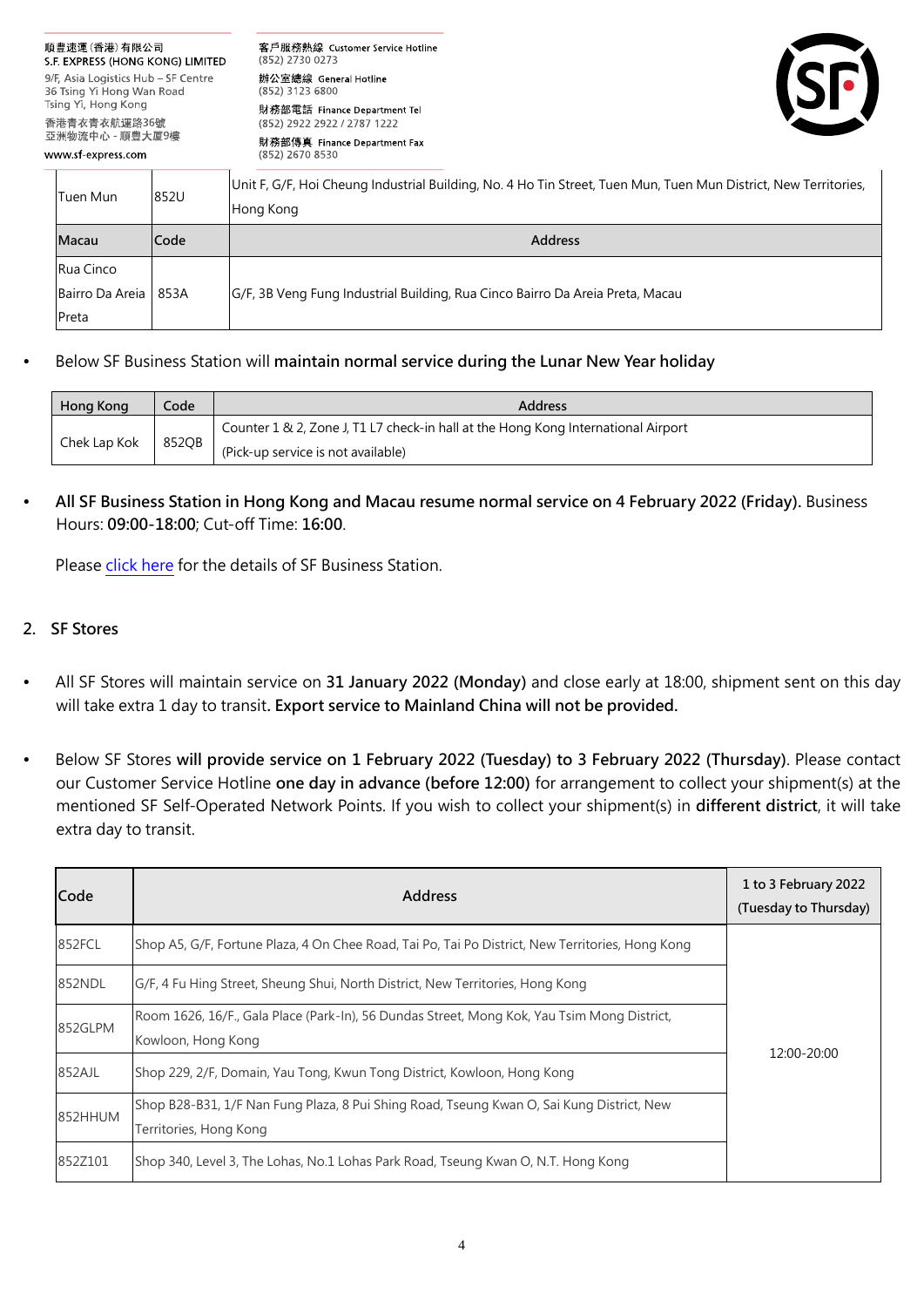## 順豐速運(香港)有限公司

S.F. EXPRESS (HONG KONG) LIMITED 9/F, Asia Logistics Hub - SF Centre 36 Tsing Yi Hong Wan Road Tsing Yi, Hong Kong 香港青衣青衣航運路36號 亞洲物流中心 - 順豐大厦9樓

www sf-express com

客戶服務熱線 Customer Service Hotline (852) 2730 0273 辦公室總線 General Hotline (852) 3123 6800 財務部電話 Finance Department Tel (852) 2922 2922 / 2787 1222 財務部傳真 Finance Department Fax  $(852)$  2670 8530



| 852DDL  | No.143 Castle Peak Road, Sham Shui Po, Sham Shui Po District, Kowloon, Hong Kong                                                                                 |  |
|---------|------------------------------------------------------------------------------------------------------------------------------------------------------------------|--|
| 852KEL  | Shop Nos. 9A and 9B in the 1st Basement, Site 12, Whampoa Garden, Hunghom, Kowloon City<br>District, Kowloon, Hong Kong                                          |  |
| 852FSL  | Shop G41, G/F, Fortune City One Plus, Pak Tak Street, Sha Tin, Sha Tin District, New Territories, Hong<br>Kong                                                   |  |
| 852FDL  | Shop No. G-3/68B, G/F, MOSTown Street, Ma On Shan, Sha Tin District, New Territories, Hong Kong                                                                  |  |
| 852GDL  | Unit Nos. 638 & 639 on 6/F of Nan Fung Centre 264-298 Castle Peak Road Tsuen Wan & 64-98 Sai<br>Lau Kok Road Tsuen Wan New Territories                           |  |
| 852HDL  | Shop 2, LG/F, Wah Lai House, 153-155, Po Kong Village Road, Tsz Wan Shan, Wong Tai Sin District,<br>Kowloon, Hong Kong                                           |  |
| 852HBL  | Shop 209, 1/F, Tak Bo Mall, 3 Ngau Tau Kok Road, Kowloon Bay, Kwun Tong District, Kowloon, Hong<br>Kong                                                          |  |
| 852LAL  | Shop G16, G/F, Hang King Garden, 9 Wing Fong Road, Kwai Chung, Kwai Tsing District, New<br>Territories, Hong Kong                                                |  |
| 852MAL  | Shop C, G/F, Shun Cheong Building, 28 Hau Wo Street, Kennedy Town, Sai Wan, Central and Western<br>District, Hong Kong Island, Hong Kong                         |  |
| 852NPTM | Shop 8, G/F, Fung Full Plaza, 480 King's Road, North Point, Eastern District, Hong Kong Island, Hong<br>Kong                                                     |  |
| 852TCL  | Shop A on G/F, Fortune Mansion, Nos. 57-63 Main Street Ap Lei Chau, Nos. 14-24 Hung Shing Street,<br>Ap Lei Chau, Southern District, Hong Kong Island, Hong Kong |  |
| 852FBL  | Shop Nos. 24 & 25, G/F, Tin Shui Shopping Centre, Tin Shui Estate, Tin Shui Wai, New Territories,<br>Hong Kong                                                   |  |
| 852FGL  | Shop 7 on G/F, Tai Fook G & S Building, Nos. 57 Kin Tak Street, Yuen Long, Yuen Long District, New<br>Territories, Hong Kong                                     |  |
| 852FAL  | Shop 36, G/F, Waldorf Garden, 1 Tuen Lee Street, Tuen Mun, Tuen Mun District, New Territories, Hong<br>Kong                                                      |  |

- **All SF Stores will maintain normal services from 4 to 6 February 2022 (Friday to Sunday).** Business hours: 12:00-20:00; Cut-off time: **15:00**.
- The below SF Stores will **close on 6 February 2022 (Sunday)**.

| Code    | <b>Address</b>                                                                                                                             |
|---------|--------------------------------------------------------------------------------------------------------------------------------------------|
| 852PCL  | Workshop 1, 5/F, Trend Centre, 29 Cheung Lee Street, Chai Wan, Eastern District, Hong Kong Island, Hong Kong                               |
| 852CTLM | [Room 1001 on the 10th Floor, Century Square, 1-13 D'Aguilar Street, Central, Central and Western District, Hong Kong Island, Hong<br>Kong |
|         | 852Z151 Unit 708, 7/F, Prosperity Place, No. 6 Shing Yip Street, Kwun Tong, Kwun Tong District, Kowloon, Hong Kong                         |

Please [click here](https://htm.sf-express.com/hk/en/dynamic_function/S.F.Network/SF_store_address/) for the details of SF Store.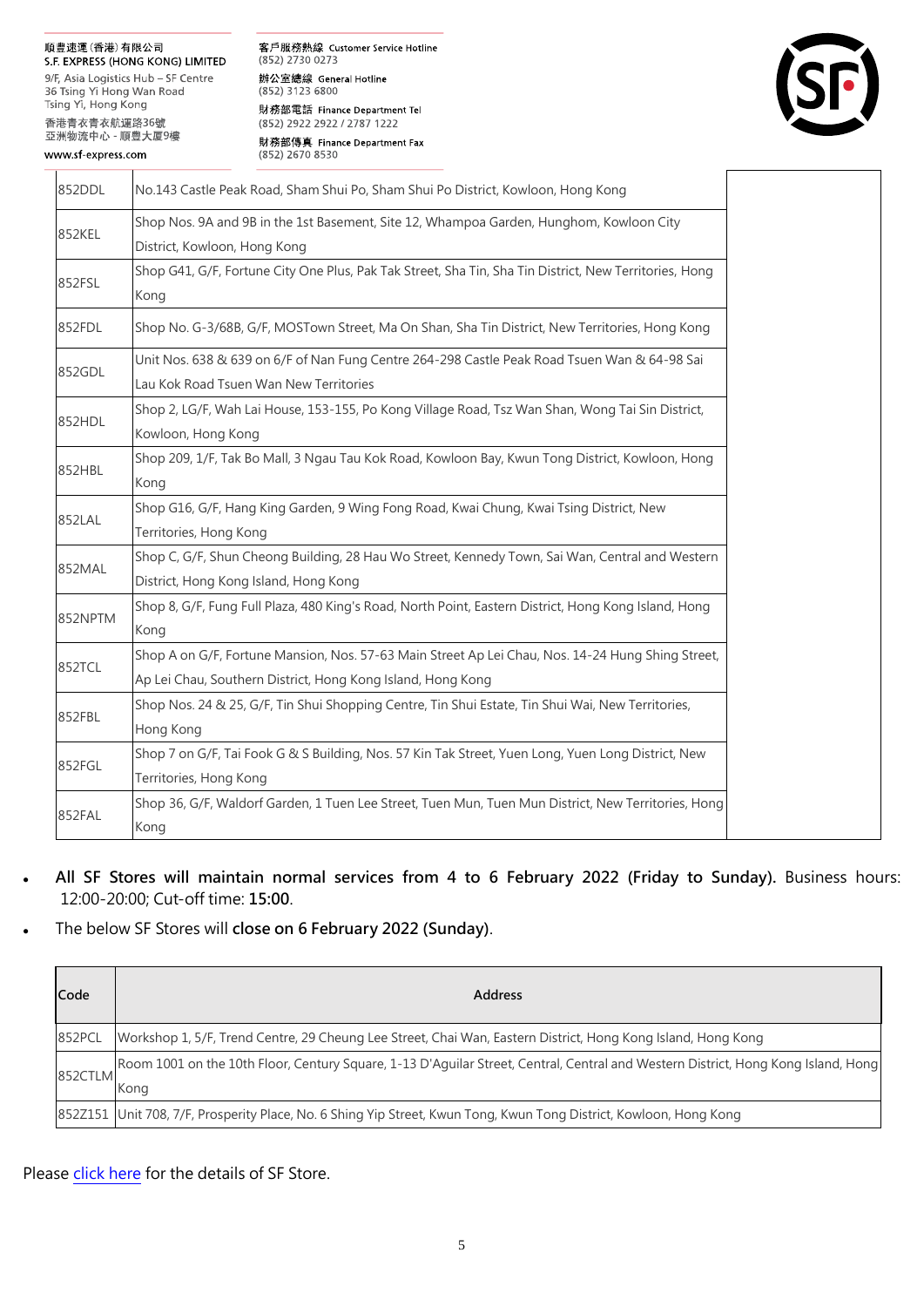客戶服務熱線 Customer Service Hotline (852) 2730 0273 辦公室總線 General Hotline (852) 3123 6800 財務部電話 Finance Department Tel (852) 2922 2922 / 2787 1222 財務部傳真 Finance Department Fax (852) 2670 8530



#### **3. SF Service Partners**

Below SF Service Partners have special arrangement from **1 February 2022 (Tuesday) to 3 February 2022 (Thursday)**. Details are as follow:

| <b>Service Partners</b>     | <b>Service</b> | Service arrangement                                                  |  |
|-----------------------------|----------------|----------------------------------------------------------------------|--|
|                             |                | Maintain Normal service                                              |  |
| Circle K Convenience Stores | Self Pick-up   | (Branches opening hours may change will based on announcement of the |  |
|                             |                | Circle K Convenience Store)                                          |  |
|                             |                | 1 to 3 February 2022 (Tuesday to Thursday)                           |  |
| 7-Eleven Convenience Stores | Self Pick-up   | Opening hours: 10:00 - 18:00                                         |  |
|                             |                | Maintain normal service on other days                                |  |
| <b>Shell Station</b>        | Self Pick-up   | Maintain Normal service                                              |  |

## **Other SF Service Partners**

Please [click here](https://htm.sf-express.com/hk/en/download/Lunar-New-Year-2022_service-partner_EN.pdf) for 2022 Lunar New Year service arrangement of other SF Service Partners**,** the information is only for reference, business hours of SF Service Partners might fluctuate due to business operation.

Please [click here](https://htm.sf-express.com/hk/en/dynamic_function/S.F.Network/SF_service_partner_address/) for the details of SF Service Partners.

## **4**. **SF Lockers**

The following SF Lockers have special delivery arrangement **during the Lunar New Year Holiday** and the service for other SF Lockers will maintain normal. Details are as follow:

| Code                 | <b>Name</b>                 | <b>Address</b>                                                                  | <b>Opening Hours</b>            |
|----------------------|-----------------------------|---------------------------------------------------------------------------------|---------------------------------|
|                      |                             |                                                                                 | Close on 31 January After 17:00 |
|                      | H852G053P Coastal Skyline   | Club House, G/F, Coastal Skyline, Tung Chung, Islands District, New             | Close on 1 February             |
|                      |                             | Territories, Hong Kong                                                          | Open on 2 February at 12:00 -   |
|                      |                             |                                                                                 | 20:00 Only                      |
|                      |                             | 25/F, Goodman Interlink, 39 Tsing Yi Road, Tsing Yi, Kwai Ching District, New   | Close on 1 to 3 February        |
|                      | H852Q004P Goodman Interlink | Territories, Hong Kong (SF Locker- Only for staff of SF Supply Chain Hong Kong) | (Tuesday to Thursday)           |
| H852BA02P            | Golden Computer             | 1/F, Golden Computer Centre, 94A Yen Chow Street, Sham Shui Po, Sham Shui       | Close on 1 to 3 February        |
|                      | Centre                      | Po District, Kowloon, Hong Kong                                                 | (Tuesday to Thursday)           |
| H852M006P Lok's Shop |                             | G/F, 53 San Hing Street, Cheung Chau, Islands District, New Territories, Hong   | Close on 1 to 5 February        |
|                      |                             | Kong                                                                            | (Tuesday to Saturday)           |
| H852P086P            | Shue Yan University         | LG1/F Staircase, Shue Yan University Research Comple, North Point, Eastern      | Close on 1 to 6 February        |
|                      |                             | District, Hong Kong (SF Locker - Only for staff and students)                   | (Tuesday to Sunday)             |

Please [click here f](https://htm.sf-express.com/hk/en/dynamic_function/S.F.Network/SF_Locker/)or the details of SF Lockers.